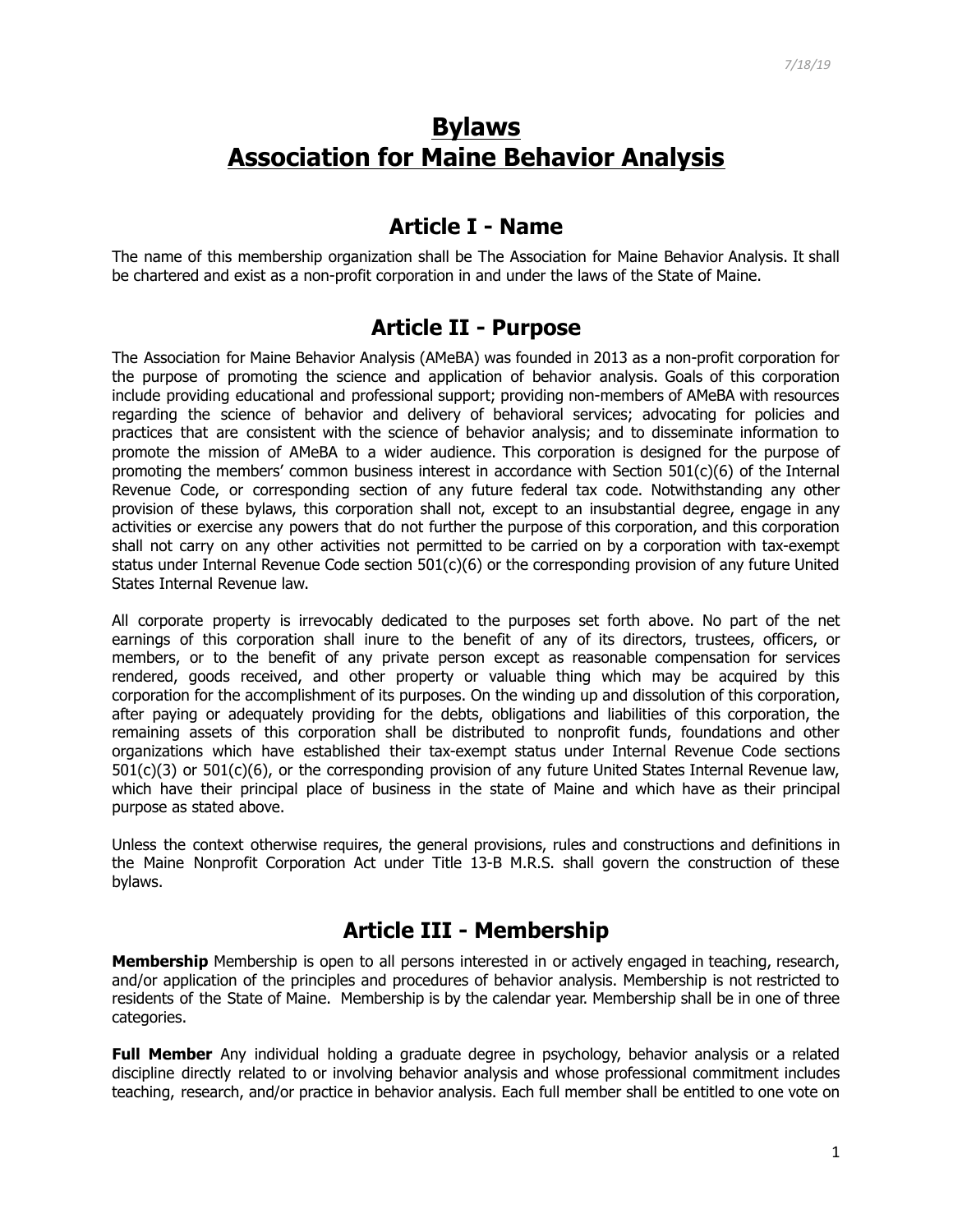all matters brought forth by this corporation's Board of Directors. There shall be no proxy voting allowed.

**Affiliate Member** Any individual with interest in the discipline of behavior analysis, but lacking graduate-level training in behavior analysis. Affiliate members are not entitled to a vote on matters brought forth by this corporation's Board of Directors.

**Student Member** Any individual pursuing formal training in the discipline of behavior analysis but not yet gainfully employed therein on at least a half-time basis. Student members are not entitled to a vote on matters brought forth by this corporation's Board of Directors, with the exception of having the exclusive right to vote for a representative for student members.

**Application for Membership** Persons desiring to apply for membership of this organization shall submit a completed application form and dues. As requested, applicants shall also submit any additional information such as transcripts, diplomas, references, etc. to verify that they meet the requirements for the designated membership category.

**Termination of Membership** The Board of Directors may, by two-thirds, vote to suspend or expel any member of this association for violation of these by-laws or gross ethical violations. Before such action is taken by the Board of Directors, written notice shall be sent to the member not less than 30 days prior to the meeting of the Board of Directors at which the matter is to be considered. Said member shall be entitled to a hearing before the Board of Directors. By two-thirds vote, the committee may also reinstate a former member on such terms as it deems appropriate.

### **Article IV - Board of Directors**

**Governance** The affairs of the Corporation shall be governed by the Board of Directors.

**Composition** The Board of Directors shall consist of not less than four (4) directors, but no more than seven, including four (3) Officers and three (4) Members-at-Large. The three officers of the Board of Directors shall consist of a President, a President-Elect, and a Secretary. A Treasurer shall be appointed by the voting members of the Board. A single board member shall not simultaneously serve as an Officer and a Member-At Large. It is recommended that at least two officers be Full members of ABAI.

**Members-At-Large** Members-At-Large shall serve for two-year terms. The terms of service shall commence at the conclusion of the annual business meeting presided over by the current President. Two Members-at-Large will be elected during one voting cycle and one Member-at-Large will be elected during the opposite voting cycle. An individual may not serve in the position of Member-at Large for more than two consecutive terms. Members-at-Large shall participate in all Board of Directors meetings, activities, and decision-making processes, with full voting rights on the Board of Directors.

**Annual Voting of Board of Directors** Full Members of the corporation shall vote annually for the purpose of electing the Directors then standing for election or reelection, as the case may be. The date, time and place of the annual voting shall be set by the current Board of Directors following procedures for annual or special meetings.

**Corporation Finances** Formal financial reporting shall be made to the membership annually. All members of the Board of Directors shall declare and ensure that they do not profit financially from this corporation's operations or otherwise have conflicts of interest related to this corporation.

**Removal and Replacement of Board of Directors** In the event of death, incapacity, resignation, or failure to maintain membership in good standing of any of these officers, the Board of Directors shall, by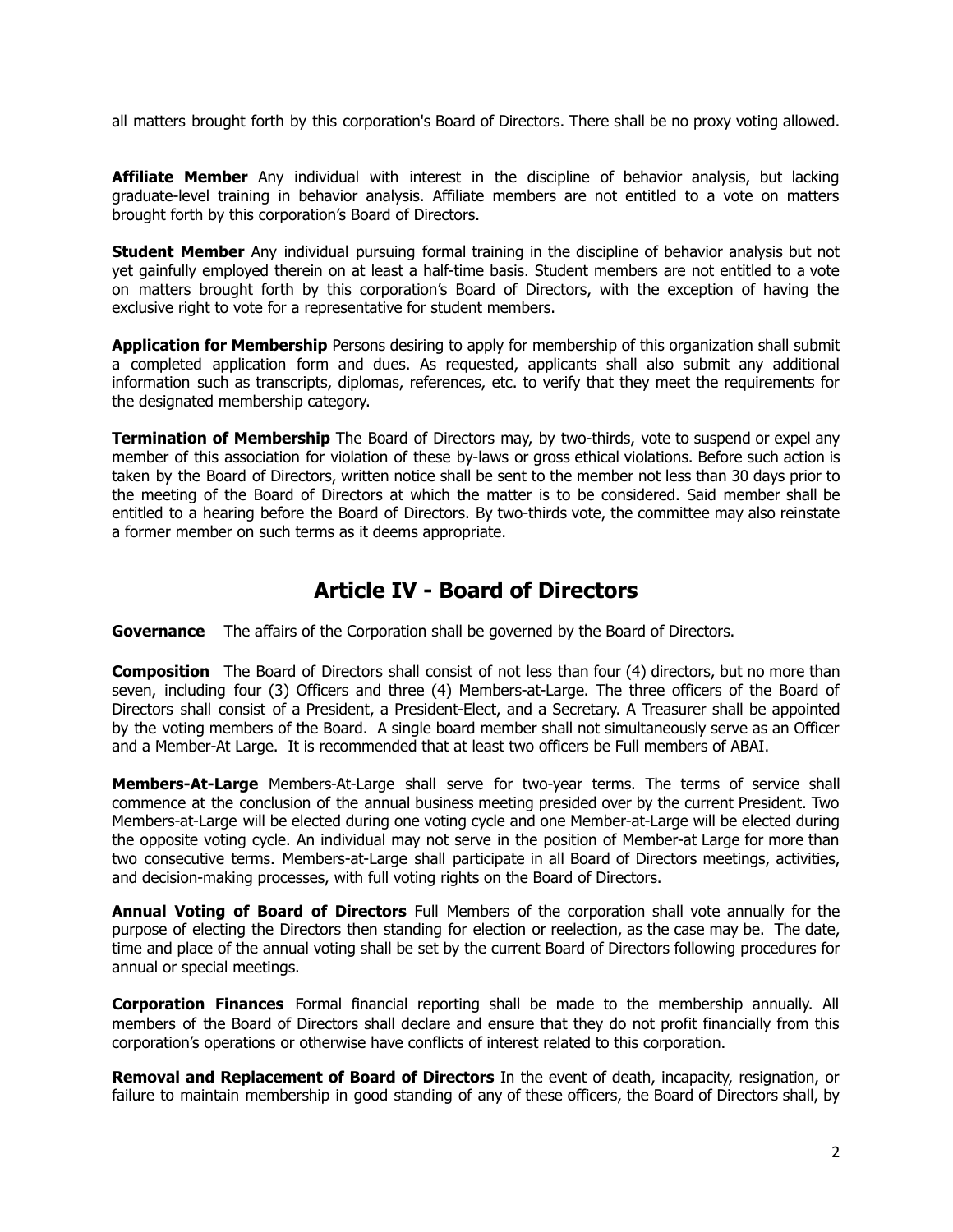majority vote, elect a successor to serve until the next election cycle is completed. A tie vote shall be construed as affirmation for removal.

**Vacancy** Any vacancy occurring in the Board of Directors and any directorship to be filled by reason of an increase in the number of Directors may be filled by the affirmative vote of a majority of the remaining Directors. A director elected to fill a vacancy shall be elected to fill the unexpired term of his or her predecessor in office.

## **Article V - Officers of the Board of Directors**

**Officers of the Board of Directors** There shall not be fewer than 4 officers on the Board of Directors. The officers shall be voted in by Full Members. The officers shall begin term at the conclusion of the annual business meeting. Officers are expected to attend all meetings organized by the President of the Board of Directors.

**President** The president of the Board of Directors shall serve a one-year term, following his or her one year term as president-elect. An individual currently serving as president may not be considered for the position of president-elect the year following their presidential term. The president shall preside at all board and member meetings. The president also is responsible for the counting of nomination and election ballots, as well as the ballots in any referenda submitted to the voting membership, and shall exercise general supervision over the affairs of the chapter. If he or she is unable to preside over voting, the secretary shall assume the responsibility.

**President-Elect** The president-elect of the Board of Directors shall serve a one year term, and shall automatically, without requiring additional voting, serve as the president the following year. The president-elect is second in command. The president-elect presides over meetings in the president's absence, and executes duties assigned by the president.

**Secretary** The secretary of the Board of Directors shall serve a two-year term. An individual may not serve in the position of secretary for more than two consecutive terms. The secretary is shall attend all of the meetings of the Board of Directors. The secretary shall keep the records of the corporation and the board; conduct official correspondence; receive applications for membership and give notice of all inductions into membership.

**Treasurer** The treasurer of the Board of Directors shall be appointed by a majority of the Directors present for a two-year term. As an appointed member the Treasurer will not have voting privileges on Board matters. An individual may not serve in the position of treasurer for more than two consecutive terms. The treasurer shall have the responsibility for all corporation funds and shall have authority to disburse these funds for purposes authorized by the board. The treasurer shall keep a record of all money received and all disbursements made and submit an annual report of the corporation's financial status. The treasurer shall have the responsibility of filing the corporation's annual taxes. The treasurer shall act as the general executive officer of the corporation in consultation with and by direction of the president and the board. He or she shall bring to the attention of the board and the members such matters as are deemed necessary for the appropriate operation of the corporation.

## **Article VI - Board of Directors Meetings**

**Manner of Acting** Except as specified by law or these Bylaws, the Board of Directors shall act by a majority vote of the Directors present in person at any duly called and held meeting of the Board of Directors at which a quorum is present. Each Director shall have one vote.

**Quorum** The presence of a majority of the Board of Directors shall constitute a quorum for the transaction of business.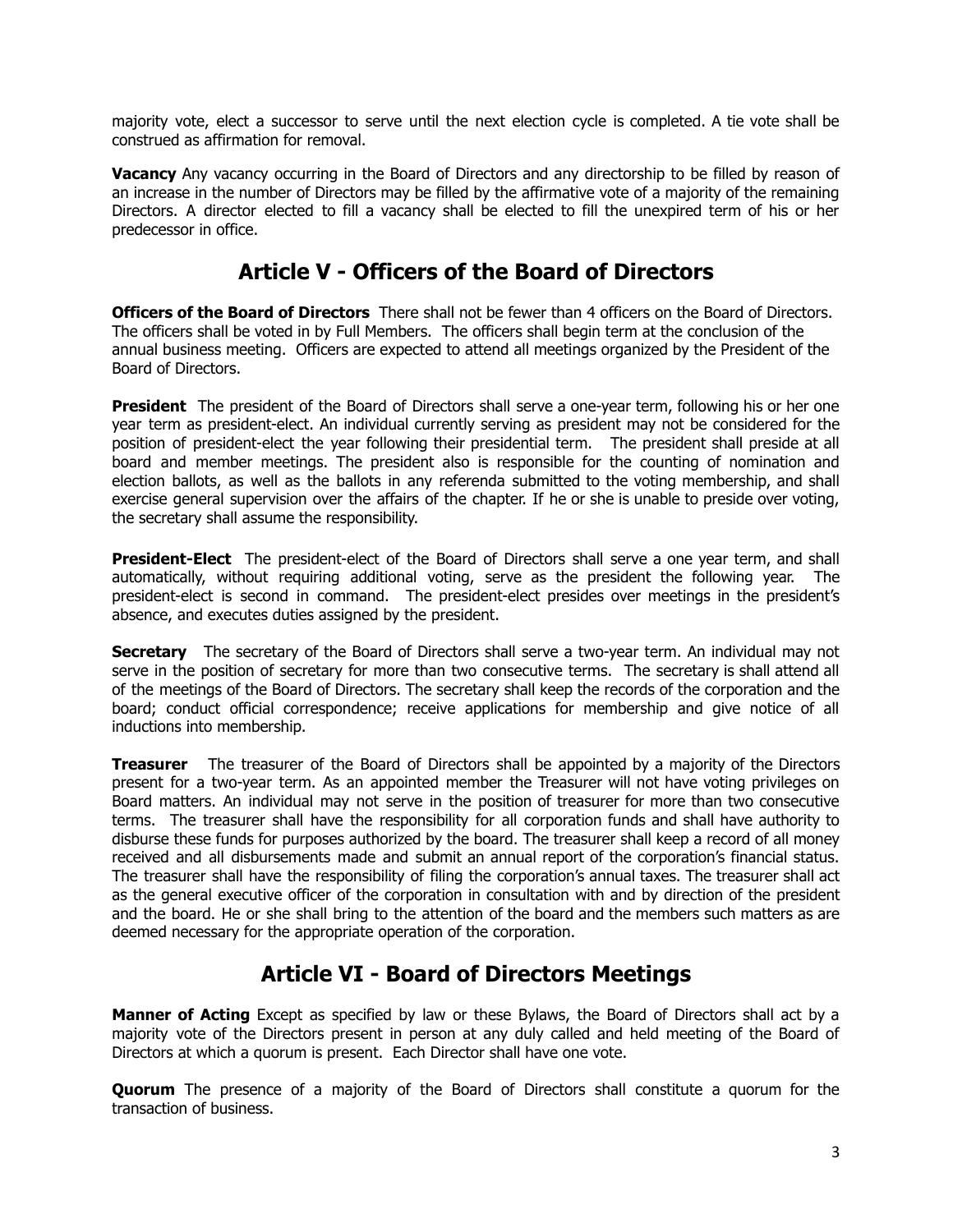**Regular Meetings** The Board of Directors shall have at least one meeting per year. It shall meet at such other times and locations as deemed necessary by the president. A meeting of the Board of Directors may also be called by action of three members of the board who shall notify the remaining members at least two weeks in advance notice of the proposed meeting, though in an emergency, the two weeks may be waived. Records of meetings and Board of Directors' activities shall be permanently retained. Regular meetings of the Board of Directors will be held as voted by a majority of the Board of Directors at the previous regular meeting of the Board of Directors.

**Special Meetings** Special meetings may be called by the president or by any two directors and held not less than three nor more than thirty days after such notice of such meeting is given, either personally, telephonically, or by e-mail to all the Directors then in office. In addition, the Board of Directors may, by resolution, provide for a regular meeting schedule without notice other than such resolution.

**Action by Unanimous Consent** Any action which may be taken at a meeting of the Board of Directors, or of a committee of the Board of Directors as hereinafter provided, as the case may be, may be taken without a meeting if all of the Directors of the Board or all the members of such committee, sign written consents setting forth the action taken or to be taken, at any time before or after the intended effective date of such action. Such consents shall be filed with the minutes of Board of Directors' or committee meeting, as the case may be, and shall have the same effect as a unanimous vote.

**Informal Action by Directors** Action of the Board of Directors may be taken in accordance with the provisions of Section 708 of the Maine Nonprofit Corporation Act, Title 13-B M.R.S. Not in limitation of the foregoing, action taken by agreement of a majority of Directors shall be deemed the action of the Board of Directors if all Directors know of the action to be taken and no Director makes prompt objection to such action. Objection by a Director shall be effective if written objection to any specific action so taken is filed with the secretary.

**Telephonic or Similar Communication** Any Director, or any member of a committee of the corporation, may participate in a meeting by means of a conference telephone or similar communication equipment by means of which all persons participating can hear each other and such participation in a meeting shall constitute presence in person at such meeting.

## **Article VII - Annual Business Meeting**

**Schedule** There shall be at least one annual business meeting of this corporation. This meeting shall be held in conjunction with the annual conference except in the event of no annual conference, in which case, the meeting shall be held in conjunction with a regularly scheduled meeting. Notice of the annual business meeting of the Corporation shall be given to all members in good standing not less than 3 months prior to the scheduled date. Any motions made at the annual business meeting may be passed only by a majority vote of Full Members present.

**Quorum** A quorum at the annual business meeting shall consist of not fewer than 60% of Full members in good standing present and voting.

**Reports** The annual business meeting shall include a report of the Board of Directors' activities over the year as well as a financial report.

## **Article VIII - Nominations and Elections**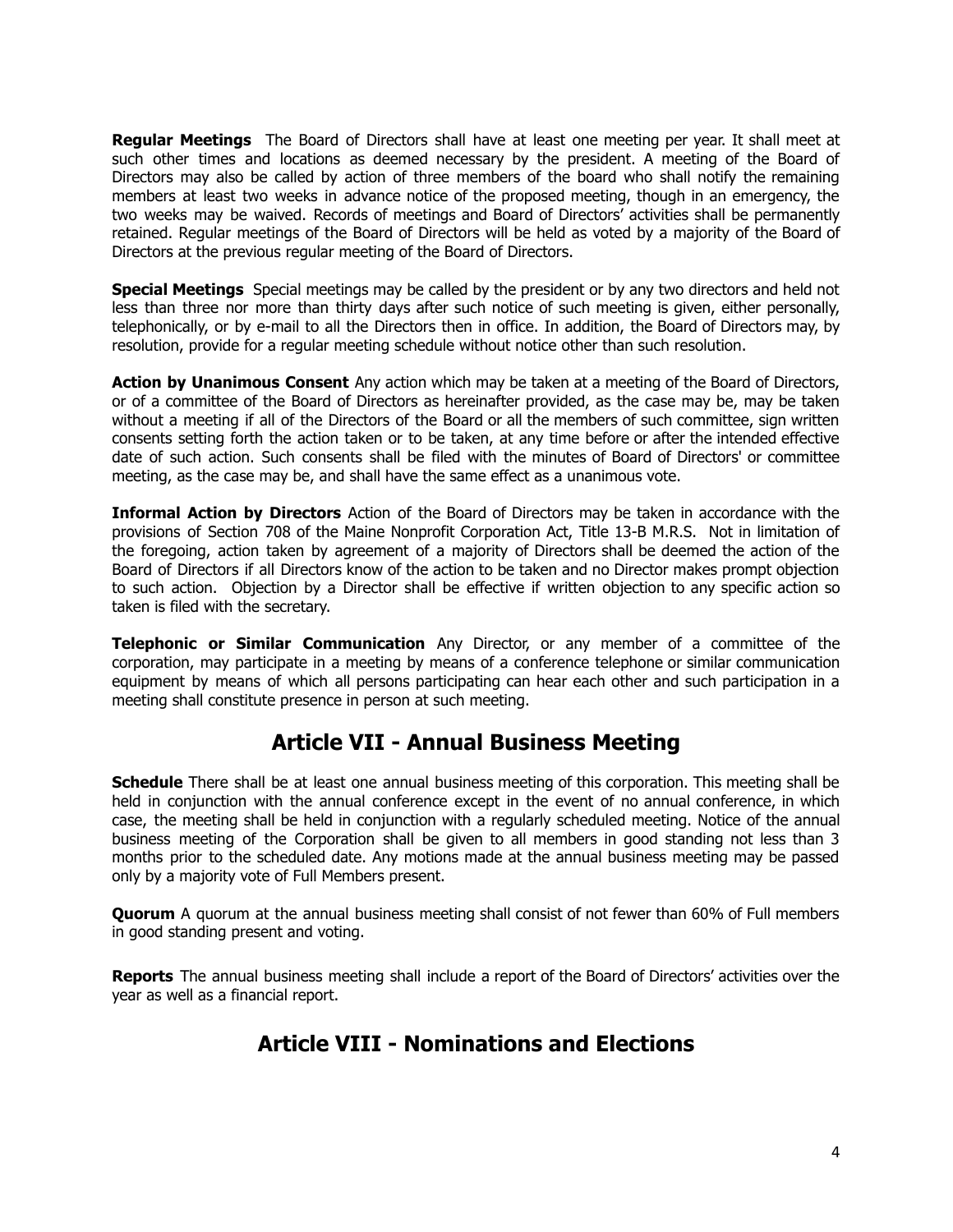**Nominations** At least 4 weeks before the annual business meeting, nomination ballots will be sent to all Full members. Only Full members may make nominations, be nominated or be elected to the Board of Directors. Each voting member can nominate two individuals for each open office.

The president and/or secretary shall count the ballots and shall ask all nominees for each office if they are willing to stand for election. All nominees who accept the nomination will be included as candidates on the election ballot. No one may hold two offices at the same time, so if a voting member receives enough nominations for two offices, the president shall request that the individual choose the office for which he or she wishes to be a candidate.

**Elections** Election ballots will be sent to each Full member at least two weeks prior to the annual business meeting. The ballot shall contain the names of the candidates for each position listed in alphabetical order with brief biographical descriptions. Members of the board shall be elected by a plurality of the votes cast at an election. All nominations and votes shall be made by secret ballot. To be valid, election ballots must be completed/returned by the due date and in the manner described on the ballot.

**Terms** Officers and members of the Board of Directors shall assume office immediately following the annual meeting and shall hold office until their successors are elected and assume office in their stead.

**Recall** Any individual voted to the Board of Directors may be recalled in accordance with the following procedure:

- 1. A petition for recall bearing the names of at least 20% of the Full members in good standing at the time of submission shall be presented to the Board of Directors.
- 2. The secretary shall certify the petition with respect to the validity of the signatures. In the event the secretary is the officer subject to recall, the president shall assume this duty.
- 3. Upon validation of the petition, an officer of the Board of Directors shall cause a mail or e-mail ballot to be prepared and distributed to the membership having voting qualifications. The ballots shall be received and tabulated by an officer of the Board of Directors who shall certify each to be valid.
- 4. The officer whose incumbency is under challenge shall be recalled only by two-thirds vote of those members eligible to vote.
- 5. An office whose incumbent is recalled shall be temporarily filled by majority vote of the Board of Directors; the replacement shall serve until the next elected person takes office.

### **Article IX - Committees**

All committees are constituted by and operate under the direction and at the discretion of the board. The corporation will maintain such standing committees as provided by these by-laws and as may be established or dissolved by the majority vote of the Board of Directors. The Board of Directors reserves the right to establish ad hoc committees as deemed necessary.

#### **1. Membership**

The Membership Committee shall consist of a chair appointed by the president, who shall appoint at least two additional members with the advice and consent of the board.

#### **2. Program**

The Program Committee shall be appointed by the board. The primary duty of the Program Committee shall be organization and management of the chapter's annual business meeting.